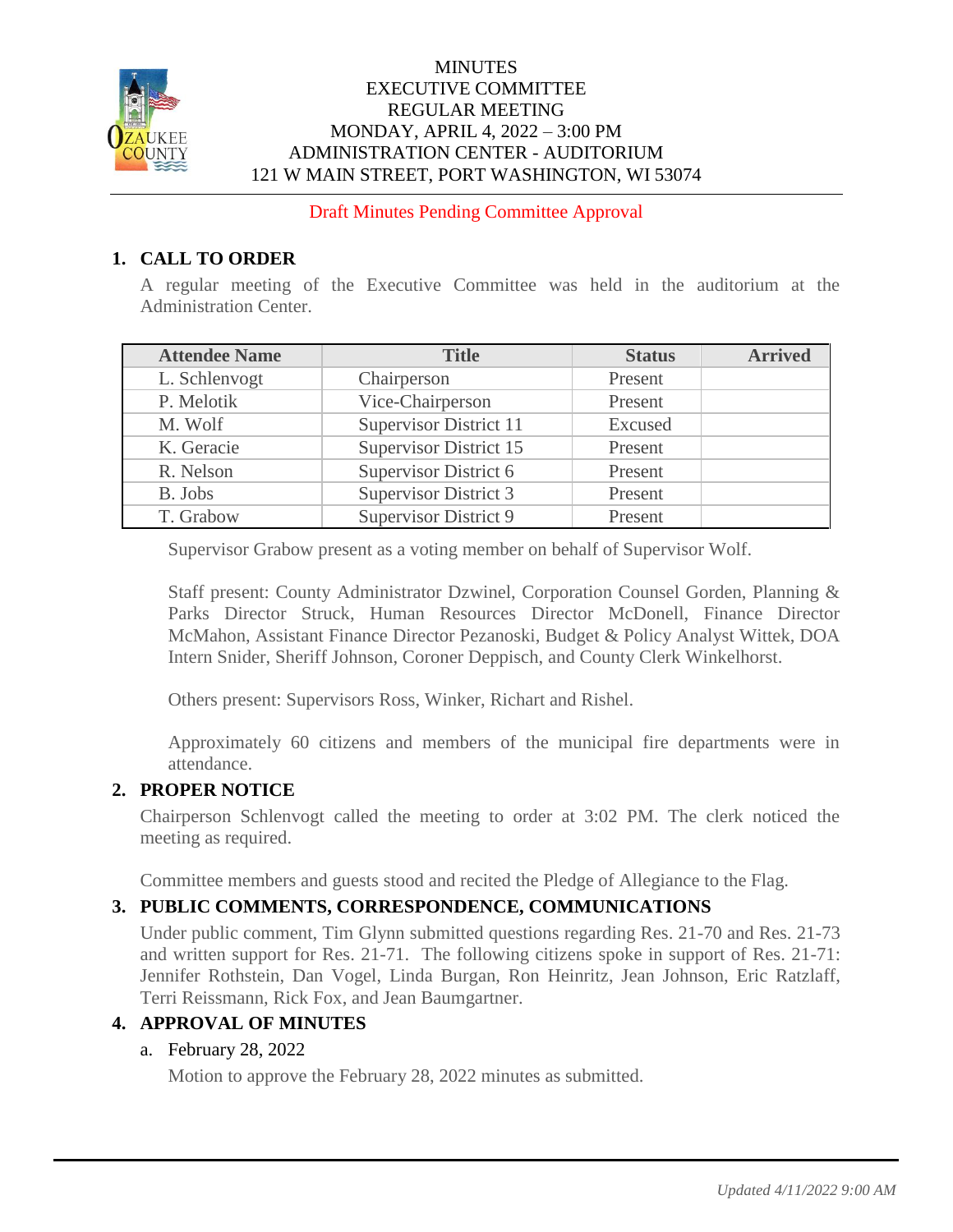| <b>EXECUTIVE COMMITTEE</b> |                                                    |
|----------------------------|----------------------------------------------------|
| <b>RESULT:</b>             | <b>APPROVED [UNANIMOUS]</b>                        |
| <b>MOVER:</b>              | K. Geracie, Supervisor District 15                 |
|                            | <b>SECONDER:</b> T. Grabow, Supervisor District 9  |
| AYES:                      | Schlenvogt, Melotik, Geracie, Nelson, Jobs, Grabow |

### **5. ACTION ITEMS CONT.**

a. RES.21-70: Recommendation of Executive Committee American Recovery Plan Act Project Submittals to the County Board

Questions on Parks Department Enterprise Fund projects and overall plan for the use of the ARPA funds.

Motion to approve the resolution establishing the projects to be recommended to the County Board with the use of the American Rescue Plan Act funds. This resolution will move forward to the County Board for final action.

| <b>EXECUTIVE COMMITTEE</b> |                                                     |
|----------------------------|-----------------------------------------------------|
| <b>RESULT:</b>             | <b>APPROVED [UNANIMOUS]</b>                         |
| <b>MOVER:</b>              | R. Nelson, Supervisor District 6                    |
|                            | <b>SECONDER:</b> K. Geracie, Supervisor District 15 |
| AYES:                      | Schlenvogt, Melotik, Geracie, Nelson, Jobs, Grabow  |

b. RES.21-71: Allocating \$1,000,000 of Funding for Acquisition of the Clay Bluffs Cedar Gorge Nature Preserve Property from American Rescue Plan Act Funds

Mr. Struck stated that in addition to the funds from the Ozaukee Washington Land Trust, there is \$2.6M of Federal funds already committed and approved. The \$1M requested would fill the gap in funding.

Ms. Gorden confirmed this project would be an allowable use for the ARPA funds.

Supervisors Ross and Richart addressed the committee in support of the proposed funding.

Supervisor Nelson raised concerns regarding the income loss to the city and county by including this property in a conservatory.

Discussion on the financial stability of the county, the county commitment to include this property as a park, the interested anonymous private developer, and the action of the Wisconsin Joint Finance Committee.

Motion to approve the resolution allocating \$1M of ARPA funding for the acquisition of the Clay Bluffs Cedar Gorge Nature Preserve property. This resolution will move forward to the County Board for final action.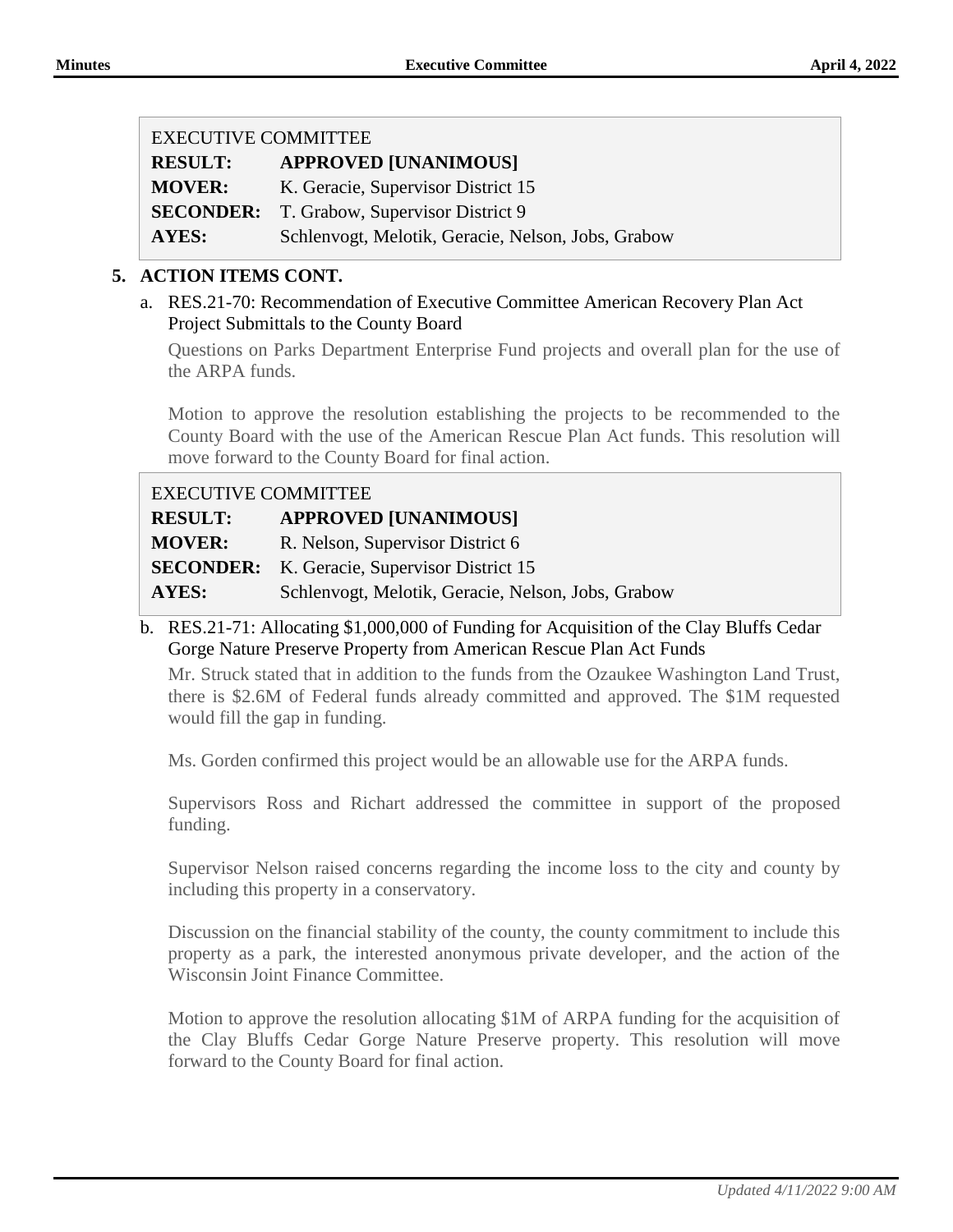| <b>EXECUTIVE COMMITTEE</b> |                                            |
|----------------------------|--------------------------------------------|
| <b>RESULT:</b>             | <b>APPROVED [5 TO 1]</b>                   |
| <b>MOVER:</b>              | P. Melotik, Vice-Chairperson               |
| <b>SECONDER:</b>           | K. Geracie, Supervisor District 15         |
| AYES:                      | Schlenvogt, Melotik, Geracie, Jobs, Grabow |
| NAYS:                      | Nelson                                     |

#### c. RES.21-72: Establishing the Ozaukee County Emergency Medical Services Grants Program from American Rescue Plan Act Funds

Concern was raised on consolidation of services as outlined in the resolution. Chairperson Schlenvogt requested Village of Grafton Fire Chief Rice to respond.

Mr. Dzwinel explained that the language draws upon the study conducted by the Public Policy Forum analysis and provides financial incentives for municipalities to work together.

Discussion on the grant terms outlined in the resolution.

Chairperson Schlenvogt requested Village of Thiensville Fire Chief Reiels to speak to consolidation.

Motion to approve the resolution to establish the Ozaukee County Emergency Medical Services Grants program from ARPA funds. This resolution will move forward to the County Board for final action.

# EXECUTIVE COMMITTEE

| <b>RESULT:</b> | <b>APPROVED [UNANIMOUS]</b>                         |
|----------------|-----------------------------------------------------|
| <b>MOVER:</b>  | R. Nelson, Supervisor District 6                    |
|                | <b>SECONDER:</b> K. Geracie, Supervisor District 15 |

**AYES:** Schlenvogt, Melotik, Geracie, Nelson, Jobs, Grabow

### d. RES.21-73: Abolish the Elective Office of Coroner and Create a Medical Examiner Position

Chairperson Schlenvogt indicated that he has received a letter from Coroner Deppisch stating that he will not be seeking another term.

Motion to approve the resolution abolishing the office of Coroner and create a medical examiner position. This resolution will move forward to the County Board for final action.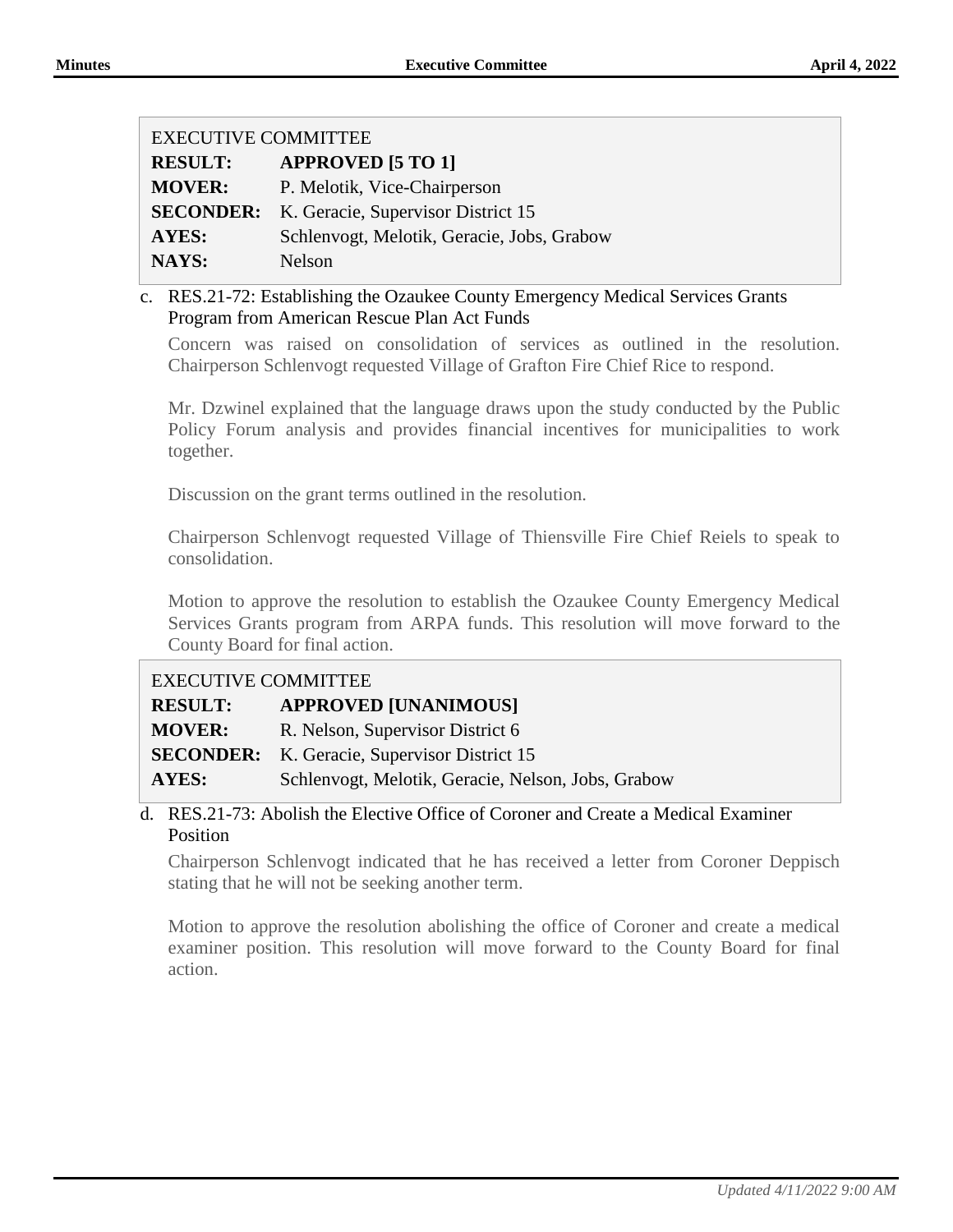| <b>EXECUTIVE COMMITTEE</b> |                                                    |
|----------------------------|----------------------------------------------------|
| <b>RESULT:</b>             | <b>APPROVED [UNANIMOUS]</b>                        |
| <b>MOVER:</b>              | T. Grabow, Supervisor District 9                   |
| <b>SECONDER:</b>           | R. Nelson, Supervisor District 6                   |
| <b>AYES:</b>               | Schlenvogt, Melotik, Geracie, Nelson, Jobs, Grabow |

e. ORD.21-9: Abolish the Elective Office of Coroner and Create Chapter 2.52 of the Ozaukee County Code of Ordinances - Medical Examiner

Motion to approve the ordinance creating Chapter 2.52 of the Code of Ordinances creating the medical examiner position. This ordinance will move forward to the County Board for final action.

| <b>RESULT:</b> | <b>APPROVED [UNANIMOUS]</b>                        |
|----------------|----------------------------------------------------|
| <b>MOVER:</b>  | B. Jobs, Supervisor District 3                     |
|                | <b>SECONDER:</b> R. Nelson, Supervisor District 6  |
| AYES:          | Schlenvogt, Melotik, Geracie, Nelson, Jobs, Grabow |

f. RES.21-74: Repeal Section 2.01 and 2.05 and Create Section 2.01 of the Ozaukee County Policy and Procedure Manual - Rules of The County Board of Supervisors

Motion to approve the resolution stating the rules of the County Board. This resolution will move forward to the County Board for final action.

### EXECUTIVE COMMITTEE

| <b>RESULT:</b> | <b>APPROVED [UNANIMOUS]</b>                         |
|----------------|-----------------------------------------------------|
| <b>MOVER:</b>  | R. Nelson, Supervisor District 6                    |
|                | <b>SECONDER:</b> K. Geracie, Supervisor District 15 |
| AYES:          | Schlenvogt, Melotik, Geracie, Nelson, Jobs, Grabow  |

### **6. DISCUSSION ITEMS**

a. Schedule of County Board Meetings

Tuesday, April 19 - Organizational meeting.

May, June, July mid-month meetings will be discussions on ARPA funding.

## **7. COUNTY ADMINISTRATOR'S REPORT**

a. Wage and Benefit Study

Job description questionnaires process has been completed.

- b. County Board Orientation
- c. Administrative Center Entrance
	- Expected to be included in the queue for ARPA funding.
- d. Health Insurance and Wellness Update

## **8. COMMITTEE REPORTS**

There were none.

**9. NEXT MEETING DATE**